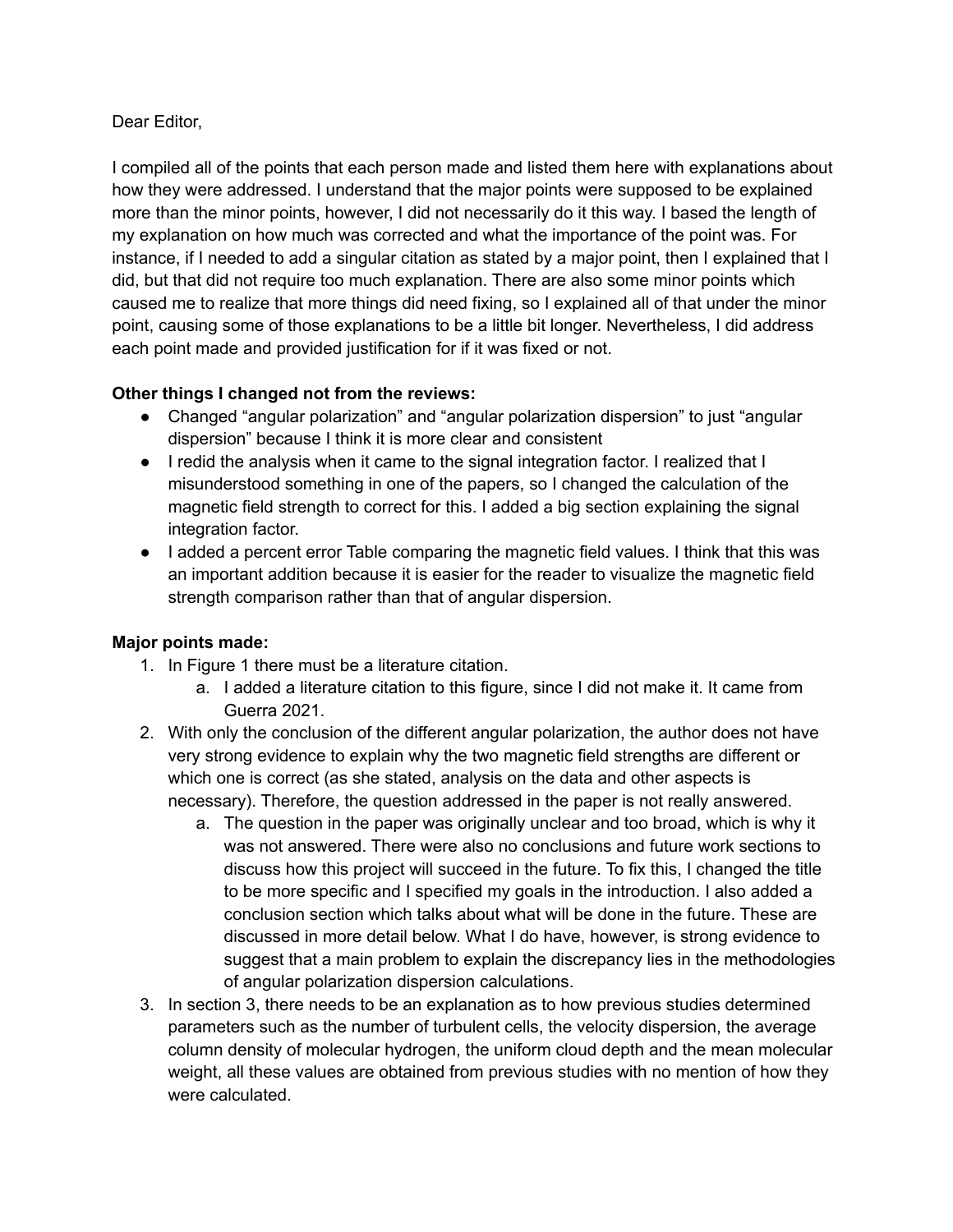- a. I do not think it is necessary to talk about how they were calculated because they are not essential to the outcome of the project. Explaining all of these items would lengthen the paper by pages, and it would not even work towards my goal of the paper. Therefore, it would just be a lot of additional explanations which I think I do not need. I did add a sentence, however, stating that the reader can look to Chuss et al 2019 if they would like to see in more detail about how they were calculated.
- 4. It is not clear why the author is using these methods. Is the author implementing the methods used in the Hwang et al. paper on the data from the Guerra et al. paper? It is very unclear how using the boxcar method on the data will be able to determine the reason the studies report vastly different magnetic field strengths. I think part of this confusion is due to the fact that the methods employed by the previous studies are not well explained (as stated above). It needs to be clear to the reader how the methods employed will demonstrate the goals of the project.
	- a. I do think that this is a very valid comment and I hope that I elaborated on my goals better in the introduction. I clarified in the introduction that I am looking to see the difference that the angular polarization dispersion value makes in the magnetic field strength calculation so that I can determine if the method used to calculate that had a significant effect on the order of magnitude difference between the two groups. I also made a Comparison of Methods section, which focuses more on the methods used by each team.
- 5. Overall, the project is not finished. The correct kernel size needs to be determined (and a reason behind which size was picked needs to be given). After this, the author can determine if the difference in methods used to compute the angular polarization dispersion is the cause of the difference in magnetic field strength.
	- a. I do know that the project is not completely finished. The purpose of this paper was to discuss what came from completing this portion of the project. I do not think that determining the correct kernel size was completely essential to make the conclusion that the methods to determine angular polarization had an effect on the results, because as shown in the Tables, there were significant differences within all the kernel sizes compared to the results from Chuss et al. In order to correct this confusion, I have added a discussion about what will occur in the future so that the project can actually be finished. To summarize, I will be determining the correct kernel size and repeating the analysis the other way around, so using the data from Hwang et al in the dispersion function. Then, I can draw better conclusions about if the difference in methods used to compute the angular polarization dispersion is the cause of the difference in magnetic field strength.
- 6. Paper did not initially mention analysis was only on HAWC+ data from Chuss using Hwang's method. The abstract and the introduction imply a 2-way analysis between Hwang and Guerra.
	- a. I did fix the wording of the introduction to more clearly state my goals. I made sure it was clear that the analysis only involves using HAWC+ data on Hwang's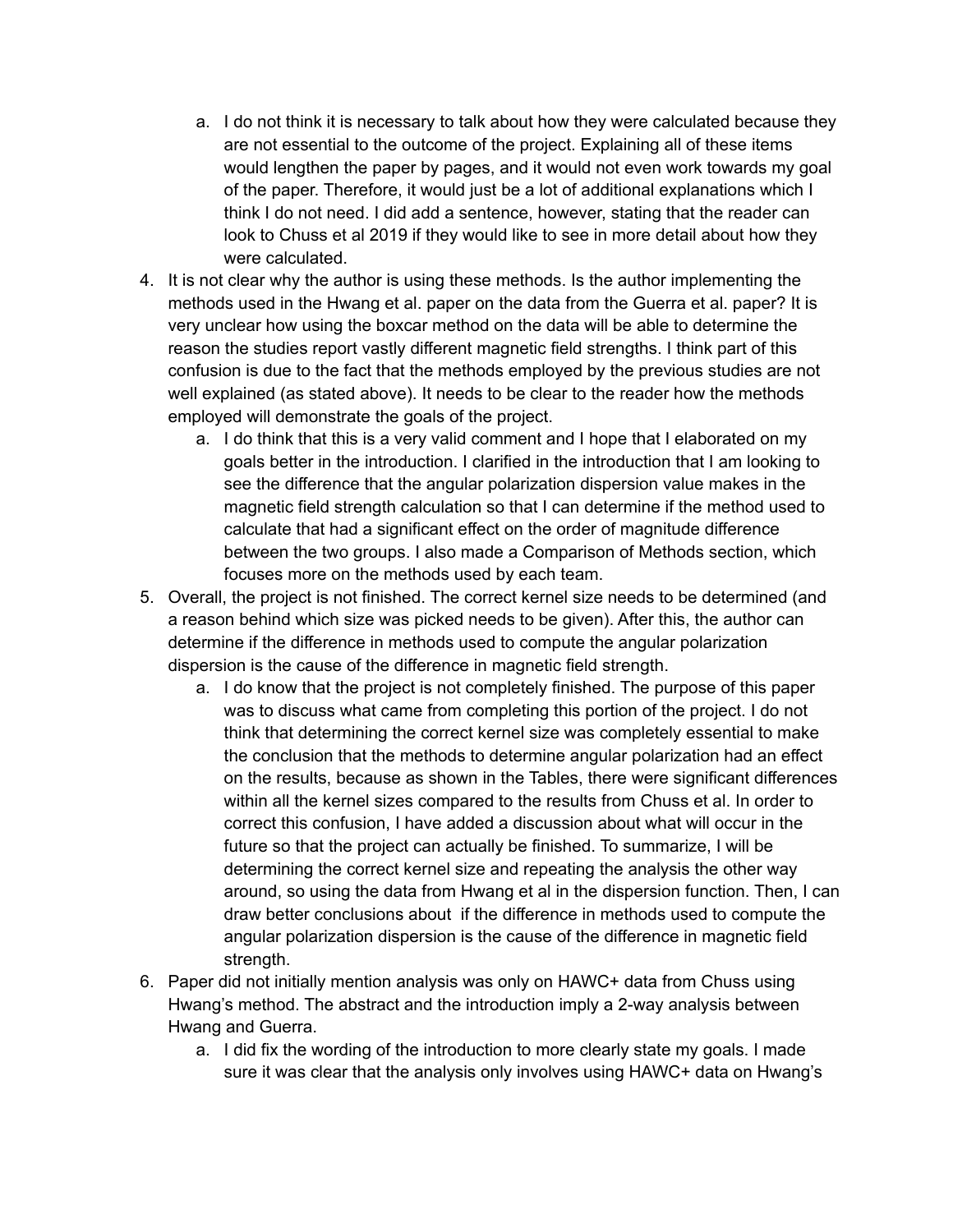method. But I do think the abstract does not imply a 2-way analysis and is perfectly clear, so I will not be changing that.

- 7. Stokes parameters not described or cited.
	- a. I added this sentence: Polarized light is represented by the Stokes parameters I, Q and U, where I is indicative of intensity and U and Q are indicative of polarization angle. I think this describes what the Stokes parameters are well enough to understand the observations. I think that people in the field have an idea of what these are already, and when looking at other papers that mention them they do not describe what they are, so additional explanation is not necessary.
- 8. The comparison of the two studies should not be in the intro but saved for a later section that compares them more in detail. The procedures that they used are all over the paper and are hard to follow. It would be good if a new section was made just comparing the methods and calculations done in each study. The author could then clearly explain the differences to help the reader better understand the goals.
	- a. I definitely do agree with this comment. What I did not realize before is that the description of what Hwang did in the introduction is very similar to what I wrote in the methodology section, and I think that this is unnecessary. To fix this, I increased the description of the calculation of the angular polarization component in the Comparison of Methods section in the introduction, to cover nearly everything that I describe in the methodology. I then give in the methodology a brief summary of the whole process again, and say how the process described in the introduction was followed. I also include in this section a few more specific details about the process as it pertains to my analysis. This limits the disorganization and repetition of the descriptions in the paper.
- 9. Table descriptions are vague, must give more detail about what is in the tables
	- a. I added more detailed captions in each table to provide some more context about what the tables are showing. I did not realize this before, but my table descriptions were definitely vague and did not do a good enough job of explaining what was in them.
- 10. Observations section does not mention data used by Hwang
	- a. There was no data used by Hwang et al in this analysis, so that is why it was not included. I mentioned in the introduction what the data was though so that the reader could better compare Hwang et al and Chuss et al. In my Comparison of Methods section, I added this sentence: "Because the observations from the Hwang et al are not utilized in the methodology for this study, this is the extent to which they will be discussed. See Hwang et al for a discussion of more details about the SCUBA-2 observations taken." I think that this sentence clarifies that the SCUBA-2 data is not used in my analysis so there is no need to add it to the observations section.
- 11. Comparison seems to be more about Chuss and Hwang, not Guerra and Hwang
	- a. I ended up using the results that came from Chuss et al rather than Guerra et al. The main difference is that Guerra et al continued the analysis to look at the mass to magnetic flux ratio, which is important when considering the role of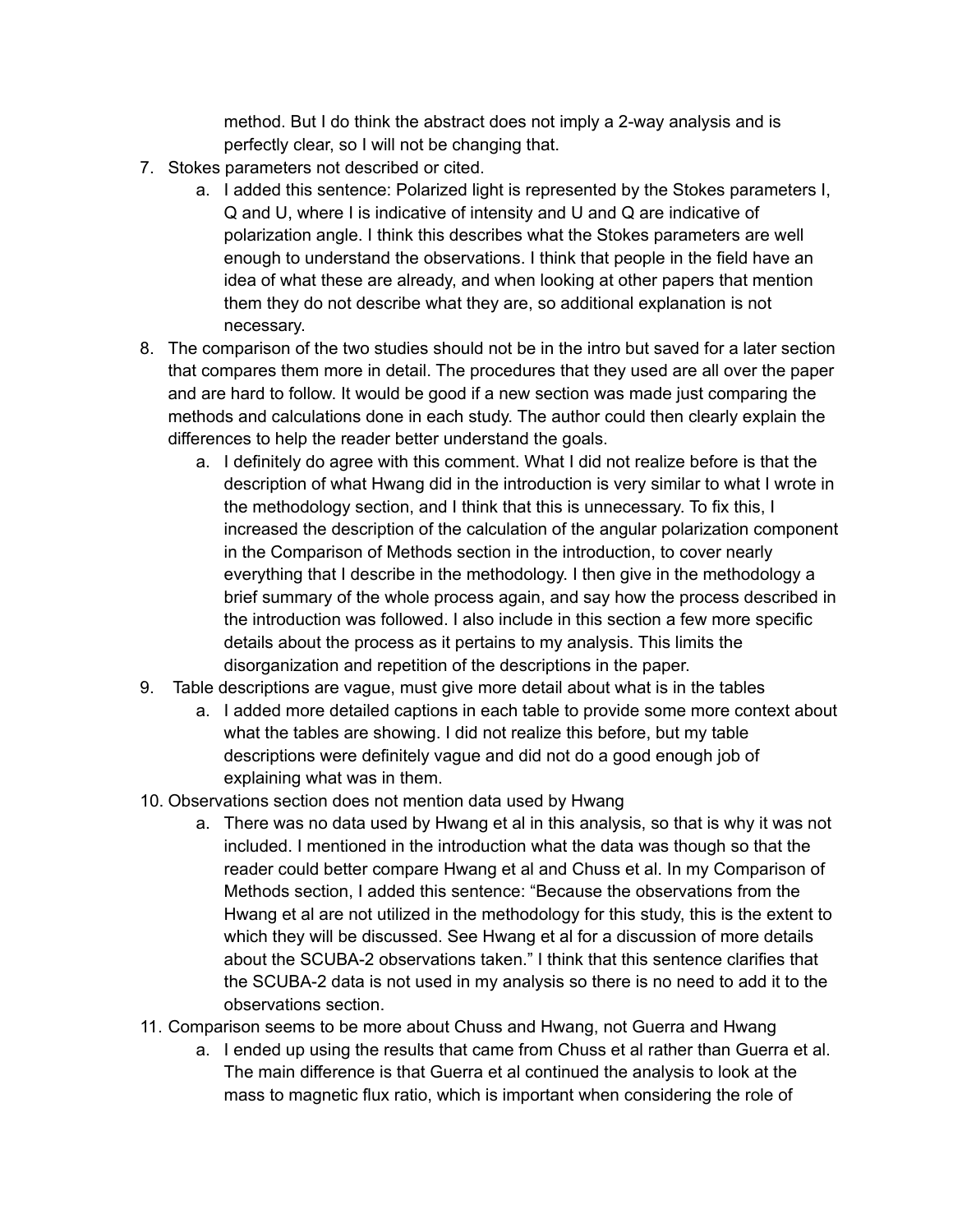magnetic fields in star formation. However, in order to keep consistency between where the observations came from and where the results came from, I think it is wise to use everything from one paper, Chuss et al.

- 12. The purpose for research stated at the end of the introduction sets up the paper as though the author plans to investigate various components of the previous studies until finding the cause of the difference between past results. This contrasts with the first claim in the discussion stating that the purpose was to determine if a single component (σφ) of the previous studies caused the difference. This needs to be specified in the introduction for the procedures to match the purpose of research.
	- a. I agree with the fact that the end of the introduction was unclear. In order to be more clear, I added the following sentence: The analysis presented incorporates the results of the HAWC+ data obtained by Chuss et al used in the angular polarization dispersion calculation method from Hwang et al, combined with the velocity dispersion and volume density calculations from Chuss to produce magnetic field strength values. I think that this sentence adds clarity to the paper and fixes this issue. It aligns with what happens in the methodology and discussion sections.
- 13. In methodology, explain the reasons for checking the data, the volume density component, or the velocity dispersion component in future studies (last sentence of section 4).
- a. This is addressed below, when I discuss the future and conclusions section. 14. Telescopes and collaborations need citations.
	- a. For both the HAWC+ and the SCUBA-2 telescopes, I added citations. I did not know that they needed citations before, but when I look back on previous published papers, they all have citations, so I fixed this.
- 15. Future work and conclusions section needed
	- a. I added a future work section which discusses how this project will continue in the future. This was definitely an important part to add, especially since what I have done so far would majorly contribute to additional research.
	- b. I also added a conclusion section which summarizes the work and the main conclusion found. It talks about the purpose of what I did, a summary of the method used, restates the conclusion, and briefly mentions what is to be done in the future.

## **Minor points made:**

- 1. Would be helpful to use the same units for B in the abstract.
	- a. I have made all of the magnetic field strengths microgauss so that they are consistent. I agree with this comment because it is now easier to compare results.
- 2. Two-point structure function was not explained in the intro.
	- a. I have reworded this sentence to make this: "they applied a function to describe the dispersion of magnetic fields to the polarimetry data…." This sentence takes away the confusion of what a two-point structure function is and describes what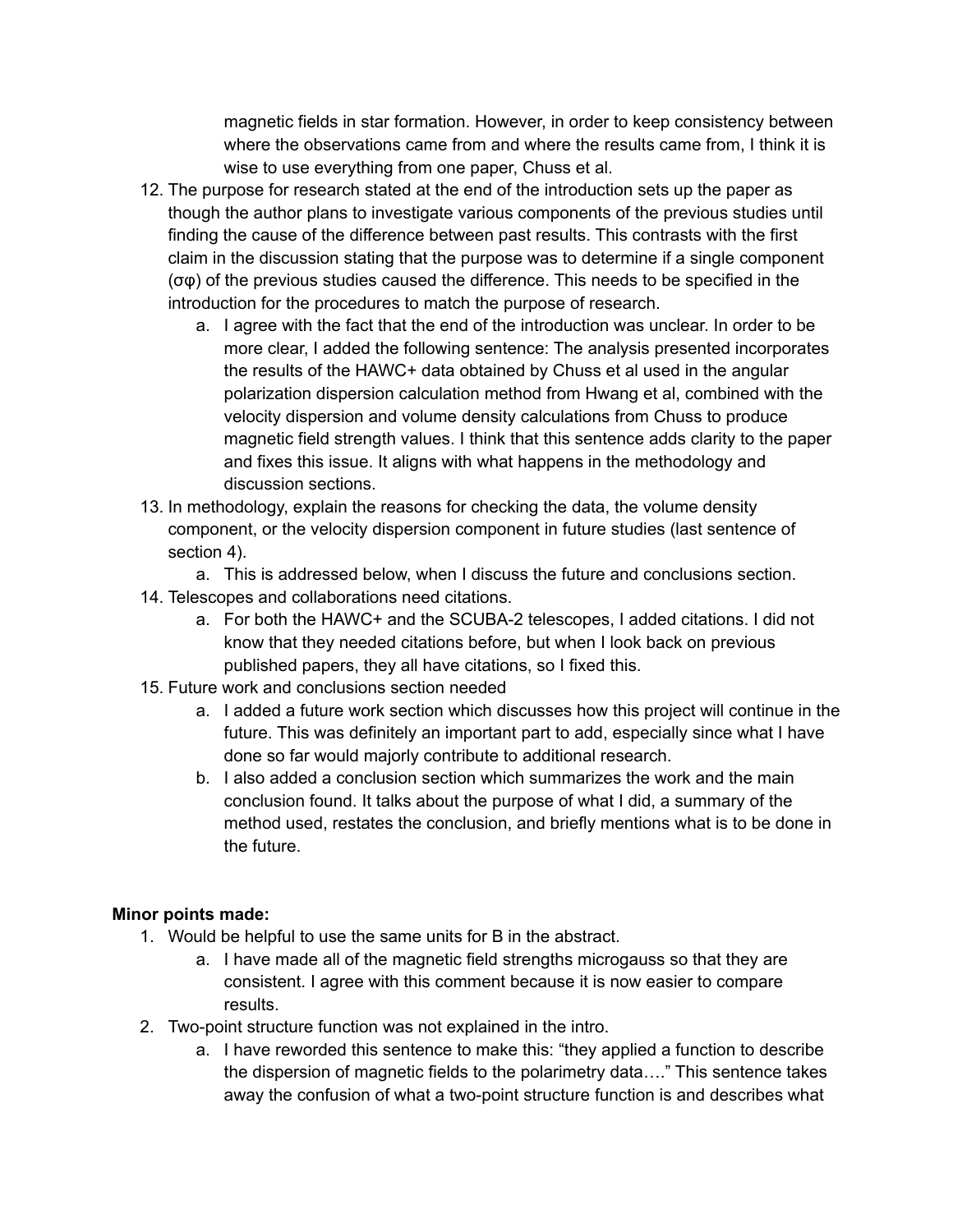the function in question does. I also added this sentence: "See Chuss et al and Guerra et al for a discussion of details about this function and how it was employed." This lets the reader know that more details about this function are in other works, but they are not important for the purposes of this paper.

- 3. Does not explain how velocity dispersions are obtained from the spectral lines.
	- a. I do not think explaining this is necessary since it is not an important part of my science. I have added a sentence that explains how additional information about the processes of obtaining these components can be found in Chuss et al. (2019).
- 4. Observations section: everything needs to be explained more here
	- a. I definitely agree with this comment. Each element to the reduction process that I mentioned was not explained and I do think that I included way too much detail. To fix this, I am reducing the amount of explanation here and only including essential pieces. I am deleting the sentence about the raster scans and the part about the "bright" keyword being used. I am also deleting the information about the chop-nod-dither method, because adding explanations about that would increase the length of the paper and I do not believe that they are necessary in order to understand what is being done here. I also took out the equation about fractional bandwidth because it is a detail that is not needed. Finally, I took this sentence away: "In order to merge the measurements into combined maps, they used relative background subtraction and smoothing with a Gaussian kernel having Full-Width Half-Max (FWHM) equal to half that of the diffraction-limited beam for each HAWC+ band ; both of these are standard parts of the reduction pipeline." I do not think the fact that the measurements had to be merged into combined maps is not important to know. Generally, I think this section was way too detailed and even though the reduction information is important to know to an extent, I originally had way too much information about it.
- 5. Methodology section:
	- a. The boxcar filter sentence is long and jargon-heavy
		- i. I split this sentence into multiple sections so that it is easier to understand.
	- b. Beam and line of sight integration: Was this a method that Hwang did not use? If so, was it the point of discrepancy between results? Without the N values do the results align with Hwang?
		- i. I realized that there were flaws in this analysis, so I redid this piece. I think I explained it clearly in the paper, but there is a component to the field from Chuss et al that is a part of the DCF method which was not included in my calculation, so this had to be corrected in order to compare "apples to apples."
	- c. Order of tables should be rearranged, since table 6 is mentioned before 4 and 5.
		- i. I rearranged the order of the tables. I will describe it here. Table 1 is my angular polarization values, Table 2 are the N values from Chuss et al, Table 3 is the product of my angular polarization values and N, Table 4 is the calculation of B from my analysis, Table 5 is the turbulent-ordered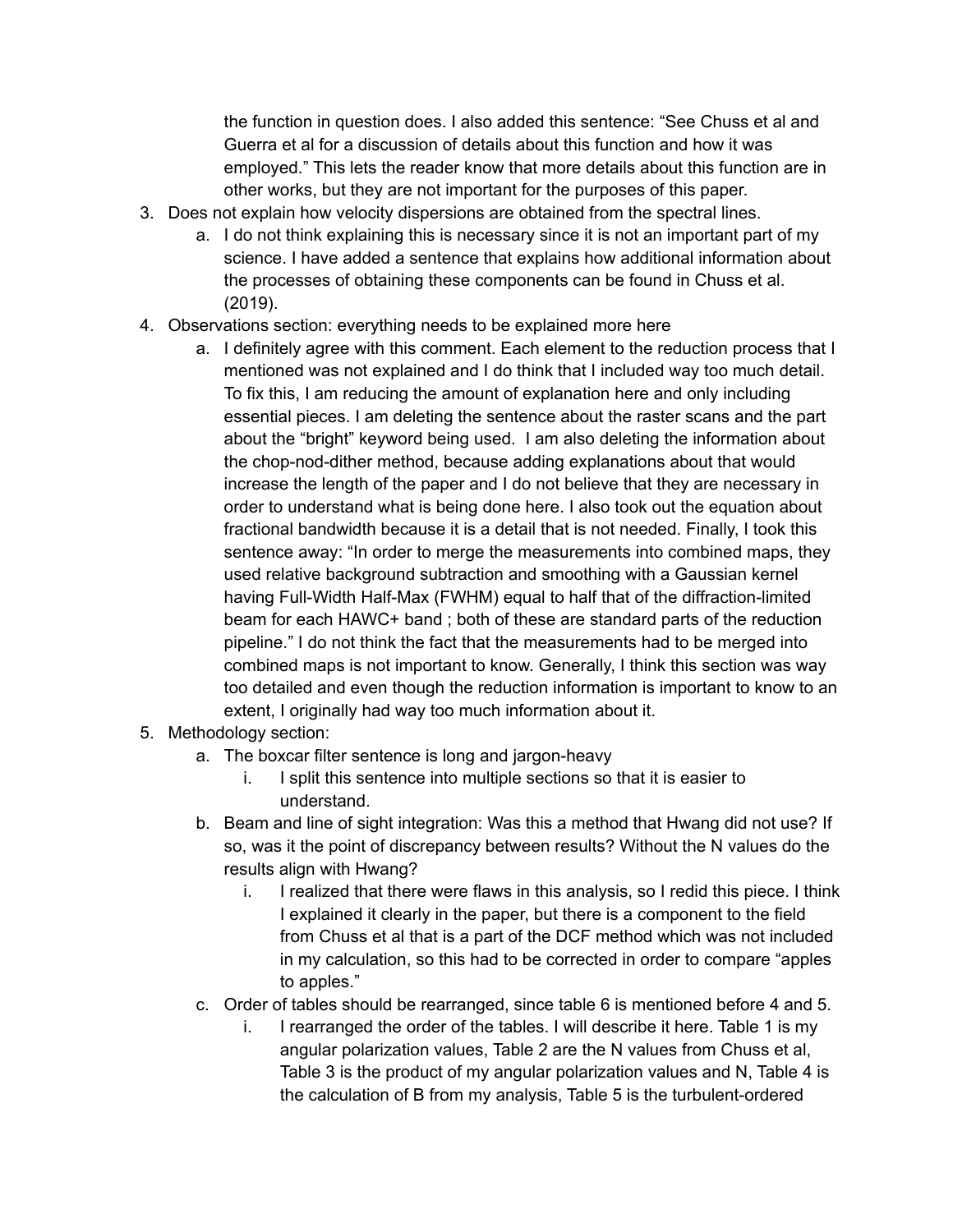ratio and angular polarization values from Chuss et al, Table 6 is the B calculated by Chuss et al, and Table 7 is the percent difference between my and Chuss's angular polarization values. I thought this order made the most sense in discussing results.

- 6. Write "Equation" instead of "Eq."
	- a. This change has been made.
- 7. Instead of "two different authors," write "two different groups" or "papers."
	- a. This change has been made in order to clarify that there were not only 2 individuals involved, but two groups instead.
- 8. Abstract too in depth. Background should be saved for the introduction. The abstract should just present the goals and results.
	- a. I disagree with this comment. Because the abstract is the first thing someone sees when they are reading a paper, I think that it is important to have one or two sentences of background information so that the reader actually understands what the context of the paper is about.
- 9. More in depth explanation of the DCF method in the intro since it is so critical to science.
	- a. I first added this sentence: The DCF method relates the velocity dispersion along the line-of-sight to the polarization angle dispersion on the plane-of-sky and assumes an isotropically turbulent medium, whose turbulent and magnetic energy components are in equipartition. I also added a sentence about how Houde et al. and Hildebrand et al. equate the kinetic energy from the turbulence to the dispersion in magnetic field polarization vectors, as seen through the dust grain alignment, to estimate the magnetic field strength. This is definitely a necessary change to give some more background on this important method.
- 10. What is rho in the intro?
	- a. I corrected this to say that rho is the volume density of the gas in the cloud, rather than just saying it is the volume density.
- 11. Move the reasoning for why the values for Orion Bar are omitted to the beginning of the section.
	- a. I moved this sentence to near the first table description, so that the reader knows instantly why the values are not present in any of the following tables.
- 12. Make section 3 into 2 subsections to make it easier on the reader to follow and understand.
	- a. This is a good organizational point. I divided it up into 2 subsections, one about the calculations resulting from the unsharp masking technique and one about the calculation of B from Chuss et al.
- 13. Section 1 paragraph 1 last line hard to understand
	- a. I disagree with this, I think the lack of understanding comes from the unfamiliarity with the topic rather than the description itself. I am not changing this sentence or adding more description about this because if this paper is directed to people within the field, they would not need additional explanations.
- 14. Colors of words on figure 1 hard to read
	- a. This is a figure from another paper, so it is not something I can fix.
- 15. Section 4 not mentioned in summary at end of intro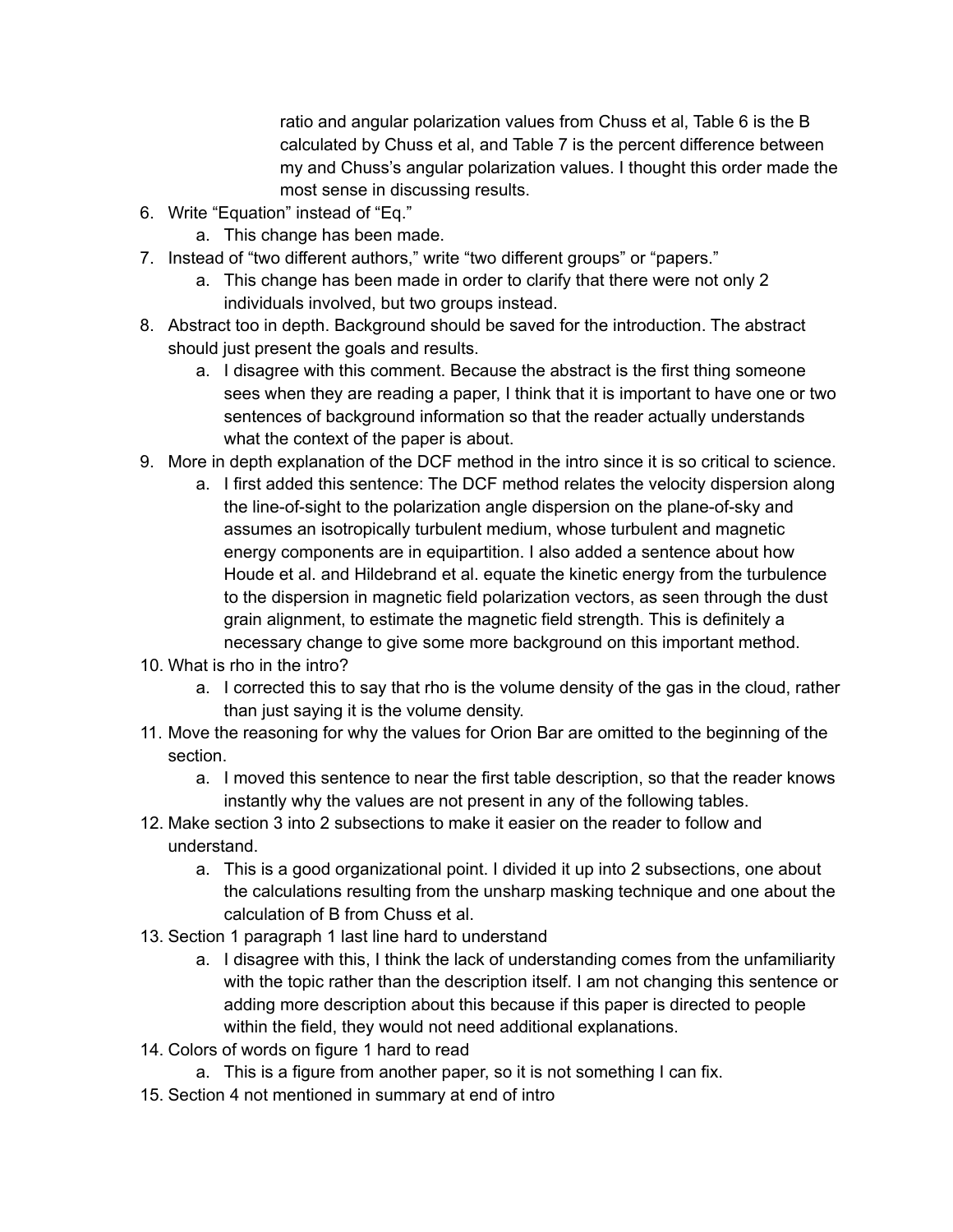- a. This has been fixed. I accidentally misnumbered the sections in that last paragraph but it is corrected now.
- 16. Section 3 can use more detail about what is being done with the filters
	- a. Similar to other comments in this section, I did add some more detail about the unsharp masking technique. However, I am not going to add detail about what happens within the convolutions themselves. I think that this is too much detail for the purposes of this study, and convolutions is a common technique that many people in the field are familiar with.
- 17. Explain more the role of N and how sigma x N results in the values in table 3
	- a. I did add some explanations of N. I
- 18. Table 5 and 6 located in section 3 and not mentioned until 4
	- a. I did try to do some reorganizing, but I don't think I can control the positions of the tables in latex, so this is not something I really focused on fixing.
- 19. Description of magnetic energy ratio is vague
	- a. I agree with this comment. I added a sentence about what each term means in the ratio.
- 20. Unsharp masking method is unclear, be more detailed
	- a. I definitely agree with this comment. But, I believe that I helped clarify the explanation. I added some more details in the methodology section about this so it is easier to follow.
- 21. Paper could use another proofread
	- a. This was completed upon finishing the paper.
- 22. Magnetic energy ratio calculations are carried out in discussion rather than in methodology section
	- a. I moved this calculation to the methodology section in order to keep all the calculations together.
- 23. Specify in the intro the results that are very different.
	- a. I did do this already in the introduction, so I do not think I can really make it clearer.
- 24. Paper not in AAS format
	- a. Since this is not an essential component of the paper for this class, I am not going to change it to AAS format. However, once I finish the project, then it will be in AAS format to be published,
- 25. State most prominent results in abstract
	- a. Because I do not have any numerical results, I am not going to put any values in the abstract. In the abstract, I described what occurred at the end of my analysis and I believe that that is sufficient.
- 26. In the introduction, in paragraph 2, "The distortion of magnetic field lines by turbulence is reflected into the dispersion of the polarization angles." Is this the polarization of dust grains, or of light?
	- a. I corrected this to describe the polarization angles is of the light reflected from the dust.
- 27. Better resolution on figure 1, it becomes pixelated when zoomed in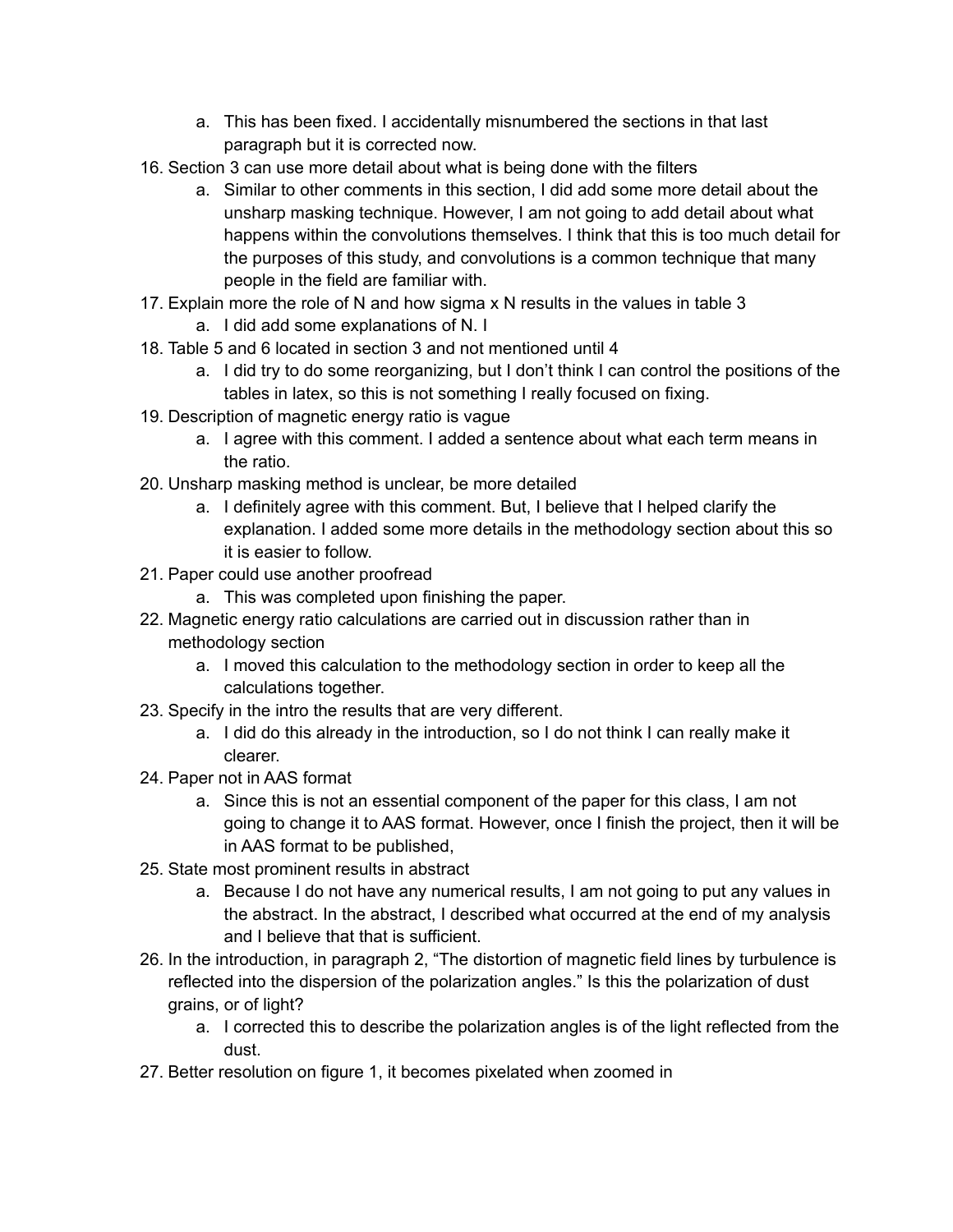- a. Because this is just a screenshot from a paper, I am not sure about how to really correct for this, so it is not something I'm going to fix in this paper.
- 28. 2.1 section title can be deleted
	- a. I agree with this comment and it has been fixed.
- 29. "Chuss et al. (2019) combined these observations with photometry..." Was this photometry additional data from HAWC+?
	- a. Yes, I added that it was also obtained by HAWC in Section 2.
- 30. Is there a reason why the HAWC+/SOFIA data were used and not the SCUBA-2 data?
	- a. The reason for this is that only analysis was done with the HAWC+ data into the unsharp masking, and not with the SCUBA-2 data into the dispersion function. That is left for future work, which is a statement I have added to the paper in order to make it more clear.
- 31. Combine figures 1,2,3 into 1 figure with subplots
	- a. I tried to combine these into 1 figure, but the figures become too small to read and it is more of a personal choice to leave them separated, so I will not be changing that.
- 32. Methodology:
	- a. Why does each region in OMC-1 have a distinct B? I.e., why would they each have different angle dispersions?
		- i. This is a good point I should have explained. I added a sentence explaining that there are different angular dispersion values because each region has a different magnetic turbulence, which is what is being calculated in the end here.
		- ii. Earlier in the intro, I added this sentence too: There are two primary components to magnetic fields in the universe. The first is the large-scale, ordered, magnetic field, which is spatially coherent at the scale of the region being studied. The other is the small-scale magnetic field, which is caused by magnetic fluctuations, or turbulence, at different scales within the region. This clears things up and helps clarify what magnetic turbulence actually is.
	- b. "We must utilize the number of turbulent cells in a gas column" Is this gas column a general volume of gas (ρ)? It is unclear exactly what this is.
		- i. I am not going to explain what a column is because the audience of this paper, people familiar with the field, already knows that it is just the path that we observe through (the path from the source to the observer).
	- c. "The product of  $\sigma\varphi$  and N, which are the values of  $\sigma\varphi$ " the author should be clear that they are redefining σφ.
		- i. This is a valid comment. I did include a sentence saying that I am redefining σφ, and this clarifies things.
	- d. Is the measured column density in equation 4 ρ or N(H2)?
		- i. I did indicate clearly that the column density is  $N(H2)$ , so that is something I will not be changing.
- 33. Discussion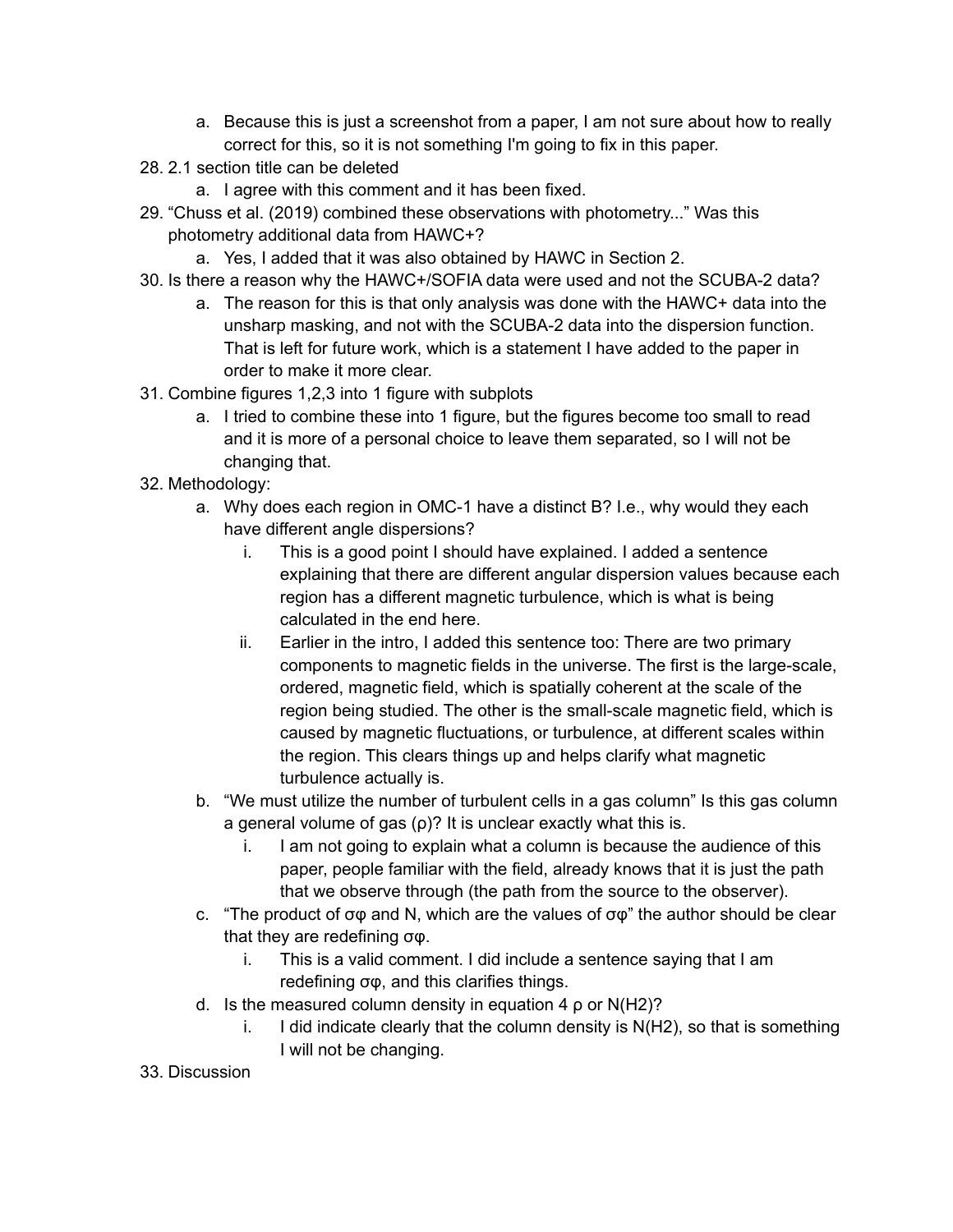- a. Another table should be made to present the results from Hwang et al. (2021) as well.
	- i. I do not think it is necessary to present these results. If I were comparing the accuracy of the other components of the DCF method then yes, they would be presented. Or, if I used Hwang et al's data in the dispersion function. However, I am simply trying to see if the angular polarization played a role in the difference in field strengths with the 'unsharp masking' method.
- b. Does future analysis involve using data from Hwang with the methods from Guerra?
	- i. Yes, I added descriptions about the future analyses in the conclusions section.
- c. Can the author claim that there is a "significant difference" in the results quantitatively? If not, this should be reworded, that there is a substantial difference. The word "significance" implies statistical methods to confirm this.
	- i. I agree with this comment. I reworded "significant" to "substantial" to clarify that there indeed was a difference.

Critiques in the Evaluation points:

- 1. Length
	- a. Add more detailed descriptions of difficult terms and variables.
		- i. I have done this throughout the paper, specifically catering to the points mentioned above.
- 2. Title and abstract
	- a. Title should be changed to describe one component analyzing the deficiency.
		- i. I agree with this comment. I think that the title is misleading because it is too broad. I changed the title to "Determining the Magnetic Field Strength in OMC-1: Analyzing Angular Dispersion Calculation Methods." This title is definitely more appropriate for the actual analysis completed.
- 3. Level of english
	- a. Too much jargon and hard-to-read sentences.
		- i. I have done this throughout the paper, specifically catering to the points mentioned above.
- 4. Presentation of results
	- a. After the study is finished and the final results are obtained, it would be beneficial to add another table displaying the magnetic field strengths determined in this study and the other two studies for a direct comparison i.
	- b. No uncertainties
		- i. Uncertainties will be added in subsequent studies.
	- c. Rearrange tables to present the data together
		- i. I rearranged the tables, as I described above.